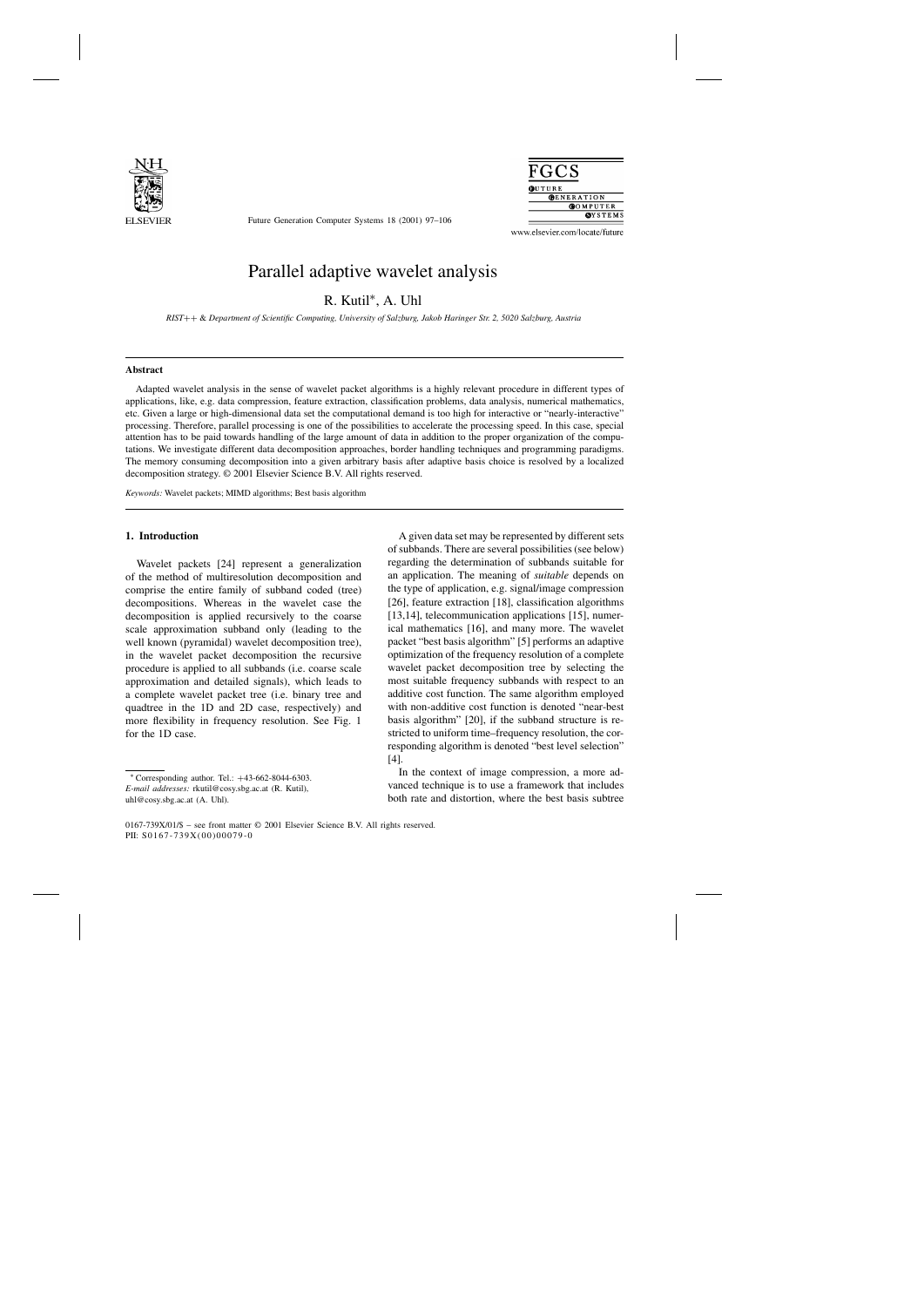

Fig. 1. 1D wavelet packet and pyramidal wavelet decomposition tree.

which minimizes the global distortion for a given coding budget is searched [17]. Other methods use fixed bases of subbands for similar signals (e.g. fingerprints [11]) or search for good representations with genetic optimization methods [1,3].

Whereas, an enormous amount of work has been already done concerning the development and thorough analysis of parallel algorithms for the fast wavelet transform (FWT), only few papers have been devoted to parallel wavelet packet decomposition and its specific features and demands (e.g. approaches for performing the best basis algorithm and the irregular decomposition into such a basis on parallel MIMD [8,10,21,22] and SIMD [2,7] architectures, application of parallel wavelet packet decomposition in numerics [6,16]).

In this work, we discuss and investigate issues related specifically to a parallelization of the adaptive wavelet packet decomposition (i.e. the best basis algorithm) and corresponding programming paradigms. In particular, we treat the questions of data decomposition, boundary handling, and memory consumption. The algorithms are discussed in the context of 3D data as processed for 3D video coding [12] or the analysis of volumetric medical data [23].

#### **2. Sequential algorithm**

The FWT uses a quadrature mirror filter (QMF) pair to decompose a signal into a high and a low frequency subband by convolution and downsampling by two. This is repeated for the low frequency subband only in pyramidal decomposition and for all subbands in wavelet packet decomposition. In the 3D case, the decomposition of a subband produces eight new subbands by convolution along each of the three dimensions (see Fig. 2), leading to a full decomposition tree (octtree) which produces  $8^n$  subbands at a decomposition depth of  $n$ .

We want to estimate how suitable specific parts of the decomposition tree are with respect to a target application. Within the best basis algorithm, this is done by evaluating a cost function. A classical example for compression purposes is the entropy  $H(X) =$  $-\sum_j p_j \log p_j$ , where  $p_j = |x_j|^2 / ||X||^2$  and  $X =$  $(x_0, x_1, x_2,...)$  are the coefficients in the subband. An additive analogue is  $\lambda(X) = -\sum_j |x_j|^2 \log |x_j|^2$  by the use of which  $\sum_i \lambda(X_i)$  can be compared efficiently with  $\lambda(X)$  if X is decomposed into  $X_1, \ldots, X_8$ .

Classically, in order to determine the best basis (i.e. the optimal subband structure with respect to the cost function in use), one has to perform a complete decomposition and to compute for each subband on each decomposition level its *cost function value*. Subsequently, the cost of each subband is compared with the cost of its *children subbands* traversing the tree in a bottom-up manner in order to determine the subbands with optimal cost function values. This is a recursive procedure, leading to a decomposition tree, that stops branching where the cost cannot be further minimized. After that, the subbands that minimize the *overall cost* have to be selected by either accessing subband data kept in memory or performing a second



Fig. 2. 3D filtering with a QMF pair.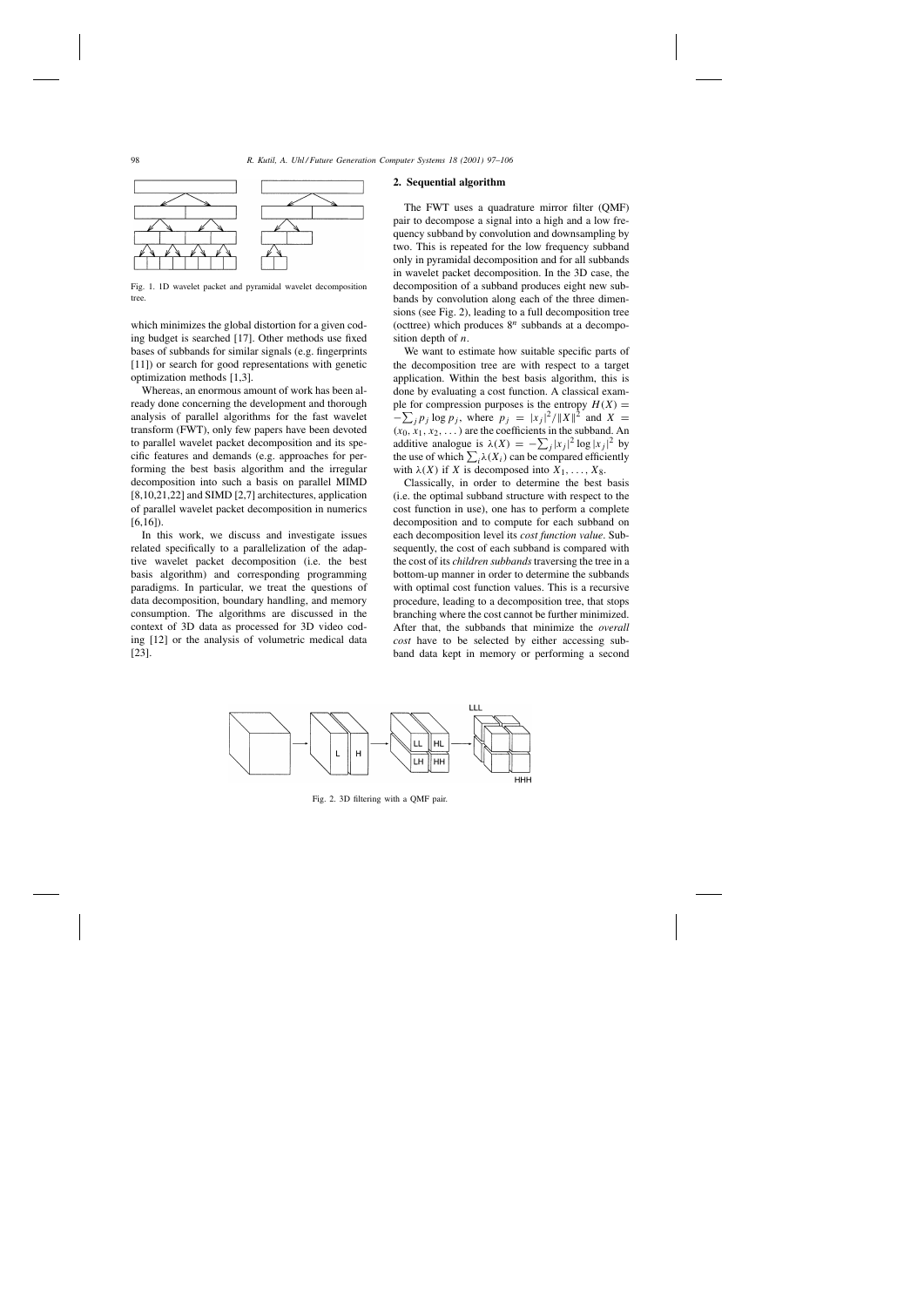

Fig. 3. Best basis decomposition without a second run and minimized memory demand. The letters used in the figure imply the following: D — Backup subband and Decompose; S — Sum the cost of subbands; R — Restore subband if decomposition does not reduce the cost.

decomposition run according to the best basis tree. Note that the first strategy has high memory requirements and poses corresponding difficulties on distributed memory systems whereas the second strategy trades off computational complexity for memory demand and results in a potentially highly irregular second decomposition run which is hard to parallelize especially on massively parallel systems [22].

Therefore, we present a strategy to avoid the second run by backing up and restoring subbands and by traversing the decomposition tree in depth first order (see Fig. 3). Pseudo code 1 (Fig. 4) implements this strategy as a recursive procedure. Within this procedure, first the cost function is evaluated for the current subband. Subsequently, the subband is backed up before it is transformed into eight new subbands by use of the QMF pair. After that, each new subband is treated the same way and we receive a cost function value for each subband which is the lowest cost that can be reached by the right choice of the decomposition subtree. These values are summed up and compared to the value determined in the beginning of the procedure. If this sum is not less, then the subband is restored. The lower value is returned.

#### **3. Parallel algorithm**

#### *3.1. Message passing approach*

For a message passing parallelization, computations need to be distributed in a coarse grained way. The data are simply split into several parts along one or more axes and distributed among the processor elements (PE). But at a certain decomposition depth, subbands get too small to be processed efficiently in parallel since single subbands are spread across all PE. This stage is of course dependent on the number of PE employed and is denoted "redistribution level" [8,22]. At this stage, data has to be redistributed so that entire subbands are located on single PE which enables to perform the remaining computations without any additional communication. Therefore, the concept of the sequential algorithm cannot be completely adapted to the parallel algorithm.

We choose a mixed approach: as visualized in Fig. 5, in a first phase data are classically distributed (e.g. in equally sized blocks) and completely decomposed up to the redistribution level. Subsequently, data is redistributed (see redistribution level in Fig. 5) and decomposed using the sequential algorithm from Section 2 (including the best basis selection for these

```
SequDecompose (Subband S) return Cost :=
   C = Cost(S)-- end of recursion:
   if DecompositionLevel (S) = MaxLevel then return C
   Backup S
   Filter S to get Subbands S[1] .. S[8]
    -- decompose the subbands recursively:
   D = 0for i = 1 ... 8D = D + SequDecompose (S[i])-- decide whether the best basis tree branches:
       C < Dif
   then Restore S; return C
   else return D
```
Fig. 4. Pseudo code 1: sequential algorithm.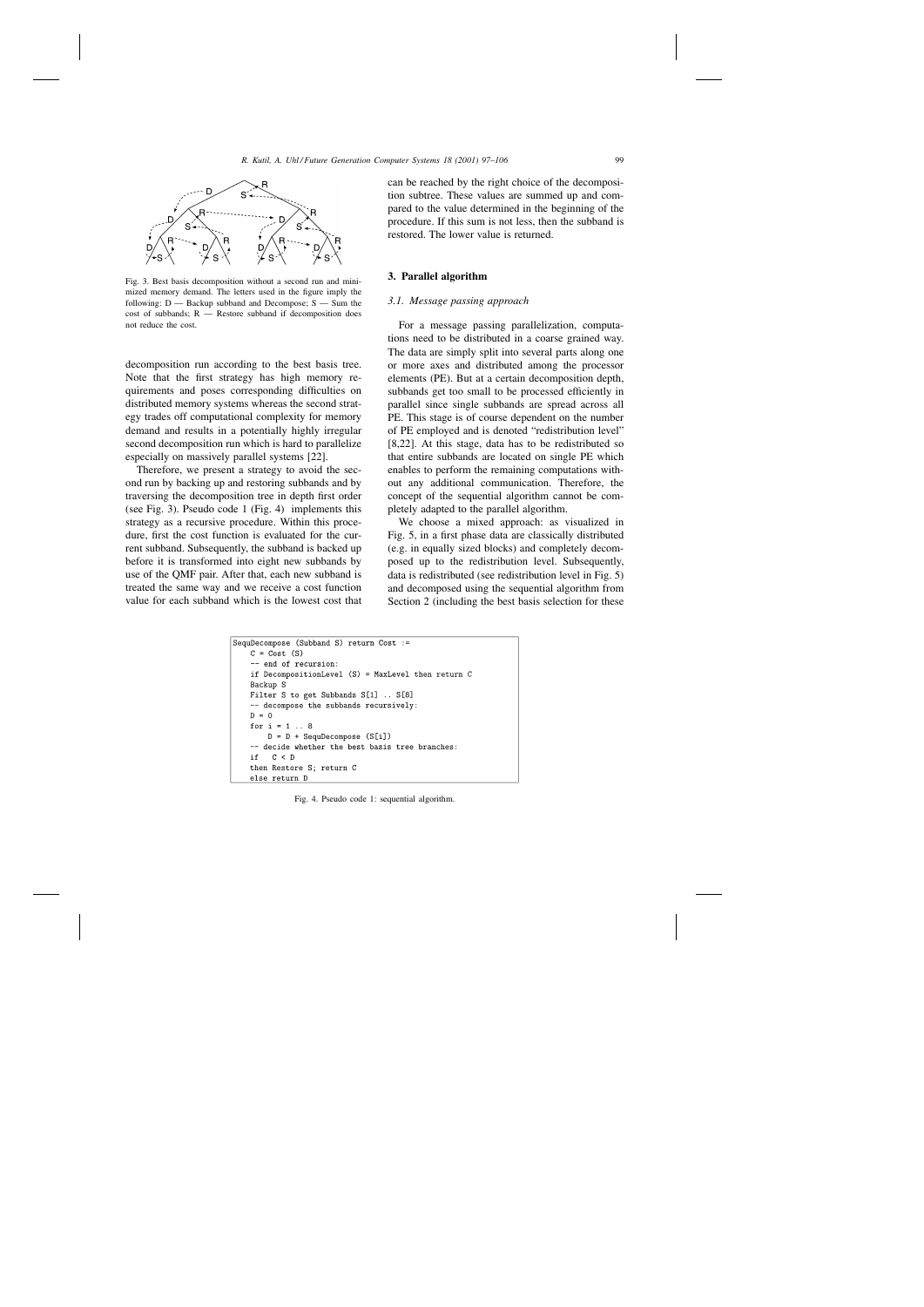

Fig. 5. Parallel decomposition (without best basis selection) — different colours symbolize different PE.

subbands). In the third phase (where the final subband structure is generated), we have to cope with the possibility, that a subband at a level below the redistribution level is required, so these data have to be regenerated somehow, as it was not backed up for memory reasons. We choose the approach to recompose this data from higher level subbands, because subbands are more likely to be decomposed at these levels.

Pseudo code 2 (Fig. 6) shows how this can be implemented. In a first phase, the data is distributed among the node PE and decomposed completely up to the redistribution level without considering the best basis tree. In the second phase, the data is redistributed and subbands can be decomposed using the sequential algorithm (SequDecompose), because entire subbands are located on single PE. This includes the decomposition into the best basis (sub) tree for these subbands. After that (third phase), the cost function values and subtree information are exchanged and the best basis tree is finally determined by "connecting" the subtrees together. If the best basis tree contains a branch, that does not grow up to the redistribution level, the

```
-- Phase 1: split decomposition
for t = 1.. NumberOfNodes
    Send Part of data to Node t
for l = 1... RedistributionLevel
    for all subbands S at level 1
        Exchange border data
        Filter S into 8 new subbands
-- Phase 2: subband based decomposition
Redistribute subbands to responsible node
for all subbands S at RedistributionLevel
    SequDecompose (S)
-- Phase 3: partial reverse second run
Exchange subtree information
Determine part of best basis tree below RedistributionLevel
Recompose subbands below RedistributionLevel if necessary
```
Fig. 6. Pseudo code 2: parallel algorithm.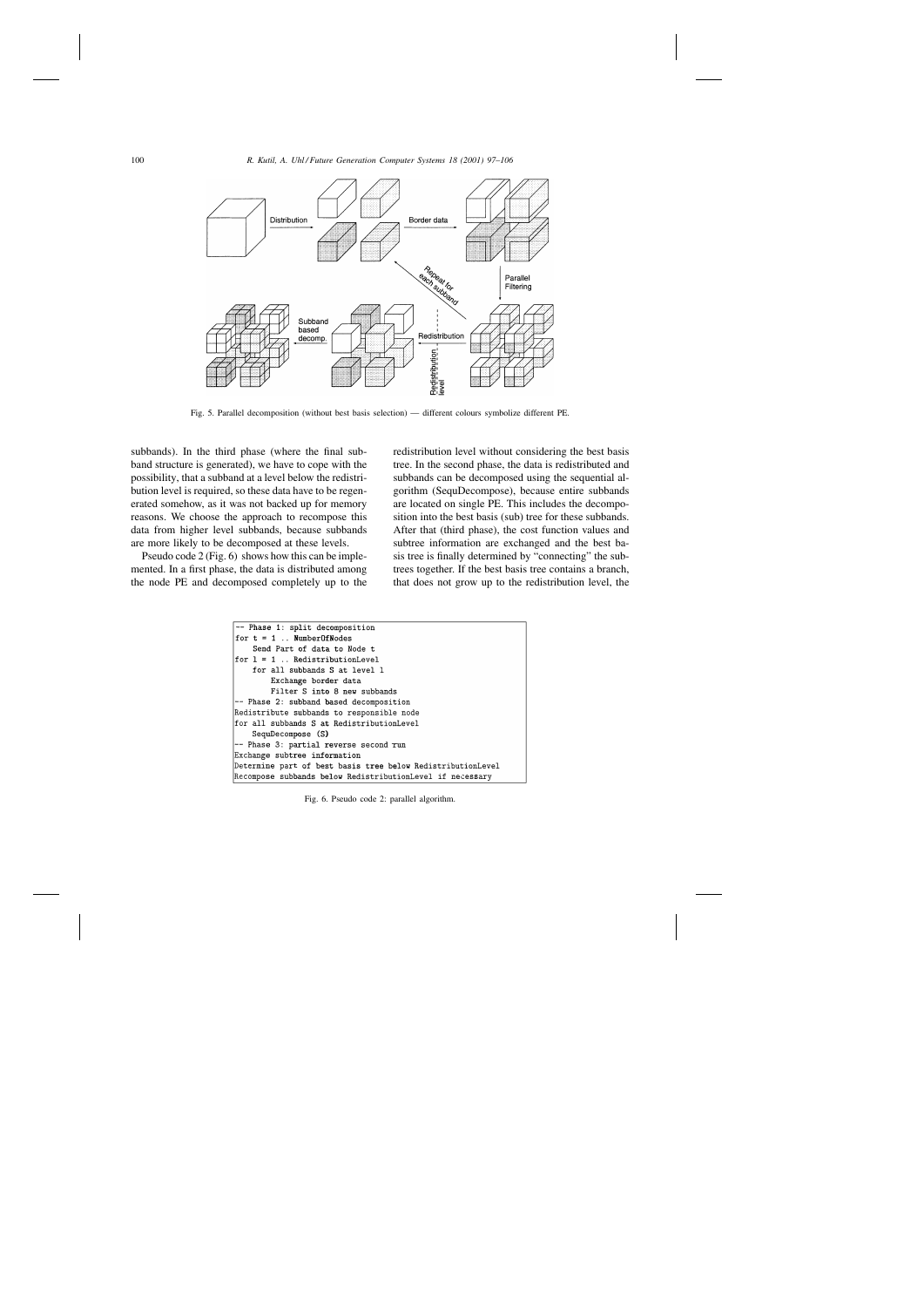corresponding subband has to be recomposed, because it was not backed up in the first phase. This is a process similar to the first phase and does not lead to a load balancing problem, because single subbands are distributed among all PE below the redistribution level.

The choice of the location of the redistribution level is obviously very important with respect to performance — the fewer decomposition levels are performed before redistribution, the less boundary treatment operations are necessary (see below). However, if redistribution is performed too early, a severe load balancing problem may arise (especially if low dimensional data are processed on massively parallel systems). Note again that in the s-dimensional case, we result in  $2^{sn}$  subbands at decomposition level *n*. In order to guarantee a nicely distributed load, the number of available subbands should be significantly larger as compared to the number of PE. Consequently, there is a trade-off between optimally balanced load and performing the redistribution as early as possible.

The memory requirement of the above algorithm for a node PE is therefore  $((t/#PE) + (2^{r} – 1)(f – 2))xy$ floating point numbers for the first phase  $(t, x)$  and y are the data sizes along the corresponding axes,  $f$  the filter length and r the redistribution level) plus  $txy8^{-r}(1+b)$ for the second phase (where  $b$  stands for the memory needed to back up the subbands before decomposition)

which should be rather small for  $r > 1$ . In this case,  $b = 1 + \frac{1}{8} + \frac{1}{8^2} + \cdots \approx \frac{8}{7}$ . If we performed a second run, backing up the subbands would not be necessary, therefore  $b = 0$ . The conventional algorithm (storing all subbands) would imply  $b = d - r$ , where d is the maximum decomposition depth.

*Boundary problem*. A classical problem in parallel wavelet and wavelet packet algorithms is the question of how to handle the exchange of the necessary border data. Recall that the need for border data located on adjacent PE is caused by the nature of the QMF process which involves several neighbouring data points in order to compute a single transform coefficient. In the literature, two approaches for the boundary problems have been discussed and compared [19,25]. During the *data swapping* method, each PE calculates only its own data and exchanges these results with the appropriate neighbour PE in order to get the necessary border data for the next decomposition level. Employing *redundant data calculation* each PE computes also necessary redundant border data in order to avoid additional communication to obtain this data. It was shown that the decision, which method to apply, is very important for certain wavelet algorithms (see, e.g. [9] for the á trous algorithm and Fig. 9 for 3D pyramidal fast wavelet decomposition). Therefore, we investigate its influence on the wavelet packet decomposition.

*Multidimensional data splitting*. There are several possibilities to distribute higher dimensional data in



Fig. 7. Speedup comparison for different redistribution levels. (a) SGI Powerchallenge, (b) Cray T3E.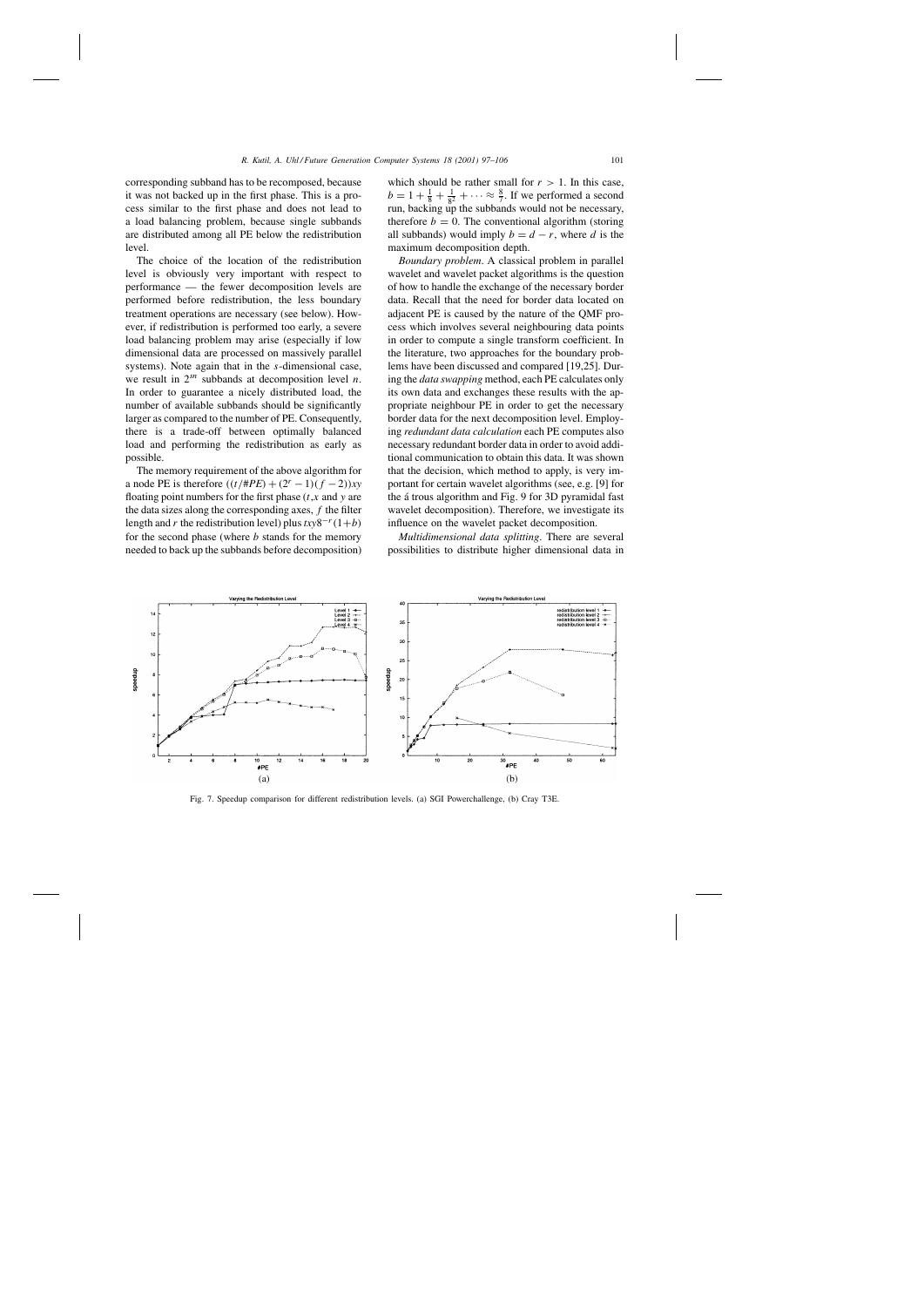the start phase, because they can be split along several axes. It can be shown that by splitting the data along several coordinate axes it is possible to reduce the amount of border data that has to be exchanged, but it increases the communication complexity (since the number of adjacent PE is higher).

## *3.2. Shared memory approach*

Data parallel programming on a shared memory architecture is easily achieved by transforming a sequential algorithm into a parallel one by simply identifying areas which are suitable to be run in parallel, i.e. in which no data dependencies exist and different iterations access different data. Subsequently, local and shared variables need to be declared and parallel compiler directives are inserted.

Here we choose parallelization of a decomposition step along one axis of the 3D data. Because one has to take care, that parallel regions are not too short with regard to execution time, we have to change this strategy at a certain decomposition depth. This leads to a simulation of the message passing algorithm (data redistribution).

#### **4. Experimental results**

We conduct experiments on an SGI Powerchallenge GR (at RIST++, Salzburg University) with 20 MIPS R10000 processors and 2.5 GB memory and on a Cray T3E with 512 compute nodes type 1200. The size of the video data is  $128 \times 128$  pixels in the spatial domain, combined to a 3D data block consisting of 512 frames. QMFs with 8 coefficients are used. The PVM version employed on the SGI Powerchallenge is a special shared memory variant for SGI systems. On the Cray T3E MPI is used.

Fig. 7 shows a speedup comparison for subband based redistribution. One can see clearly that a too low redistribution level limits the number of subbands that are redistributed, leaving some PE without work (load balancing problem). A too high redistribution level increases the communication complexity of the redistribution. This shows that redistribution based on subbands is necessary. Note that, if best basis computations are omitted (full decomposition), the speedup behaviour is the same, because the computational demand for each subband is increased in the same way over all decomposition levels.

Within Fig. 8, several runs of a decomposition with different choices of the redistribution level are visualized with a monitoring tool. The lowest horizontal line symbolizes the progression of the host PE in time, the other represent the node PE. The bold black parts of these time lines represent calculation phases. Crossed lines (almost vertical) symbolize the transmission of data from one PE to the other. Time is measured in seconds.

Figs. 9 and 10 show that whereas for pyramidal wavelet decomposition the choice of the border handling strategy does affect the performance of the algorithm significantly, it turns out to be of almost no relevance for wavelet packet decomposition ("n steps with redundant data" means that the first  $n$ steps of the decomposition do not have to exchange border data). The reason is that in the wavelet case the entire processing time is dominated by the first decomposition level (where the choice of border handling strategy is crucial) whereas in the wavelet packet case all decomposition levels require roughly the same computational amount. The computations above the redistribution level are not affected by any border problem at all which explains the different behaviour. For the same reason, the use of different techniques for multidimensional data splitting shows little influence on the speedup behaviour of the algorithm.

Finally, we compare the message passing approach with a version of shared memory programming (see Fig. 11). A straightforward approach (denoted "PowerC without redistribution" in the plot) where simply the loop corresponding to the dimension of the data block is parallelized does not even show any speedup across the entire range of processors. The reason for this phenomenon is that the high number of parallel regions (corresponding to the number of subbands) cause a significant parallelization overhead. Only by simulating the message passing approach to some extent (which is very expensive in terms of implementation effort and therefore the advantage of shared memory programming is lost) we reach some speedup but still significantly below the message passing implementation. This effect is caused by the fact that the computations are performed on a large amount of data, causing higher access times.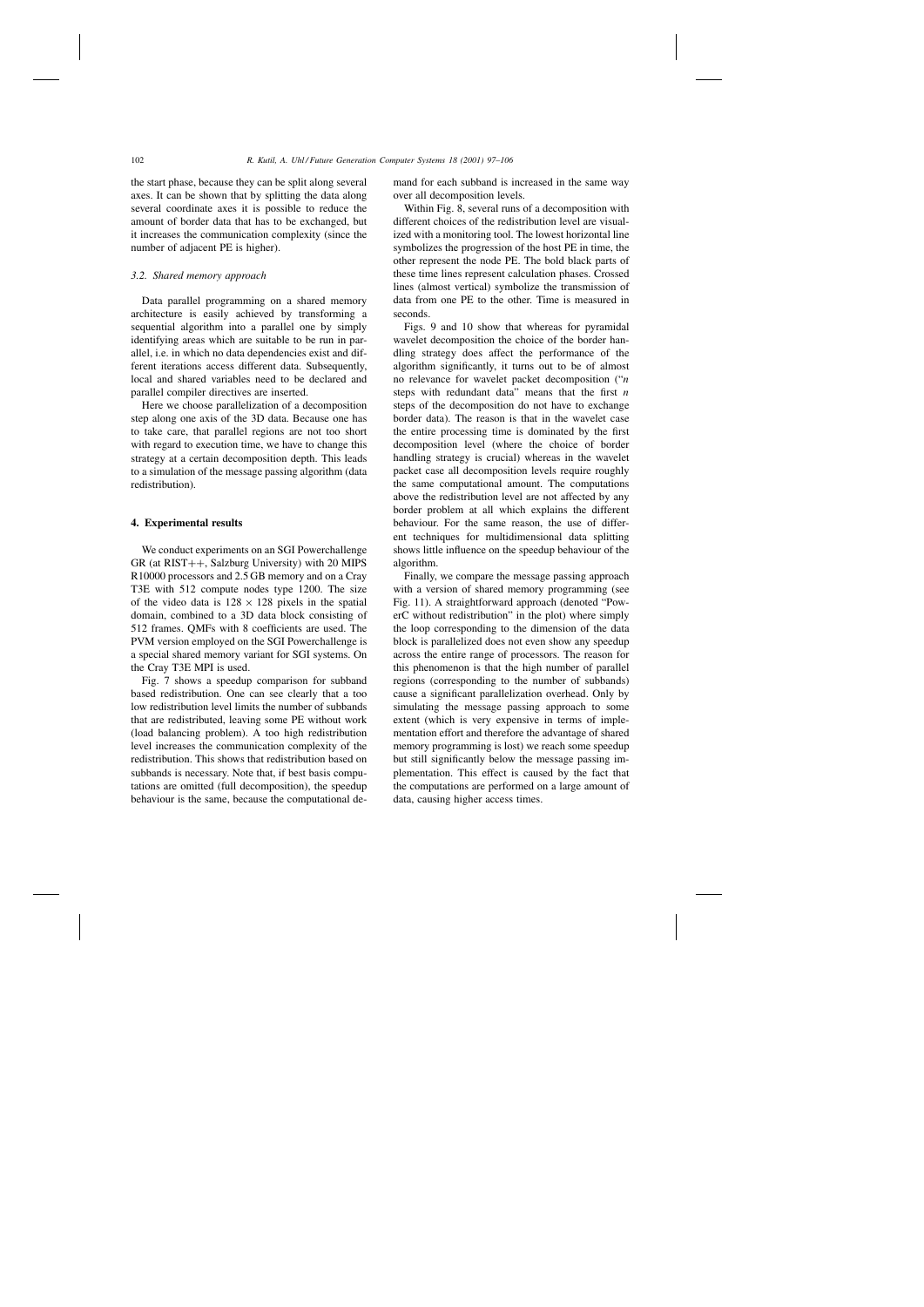

Fig. 8. Effect of subband based redistribution on execution. (a) Level 1, (b) level 2, (c) level 3 and (d) level 4.



Fig. 9. Effect of different data decomposition techniques for pyramidal wavelet decomposition. (a) SGI Powerchallenge, (b) Cray T3E.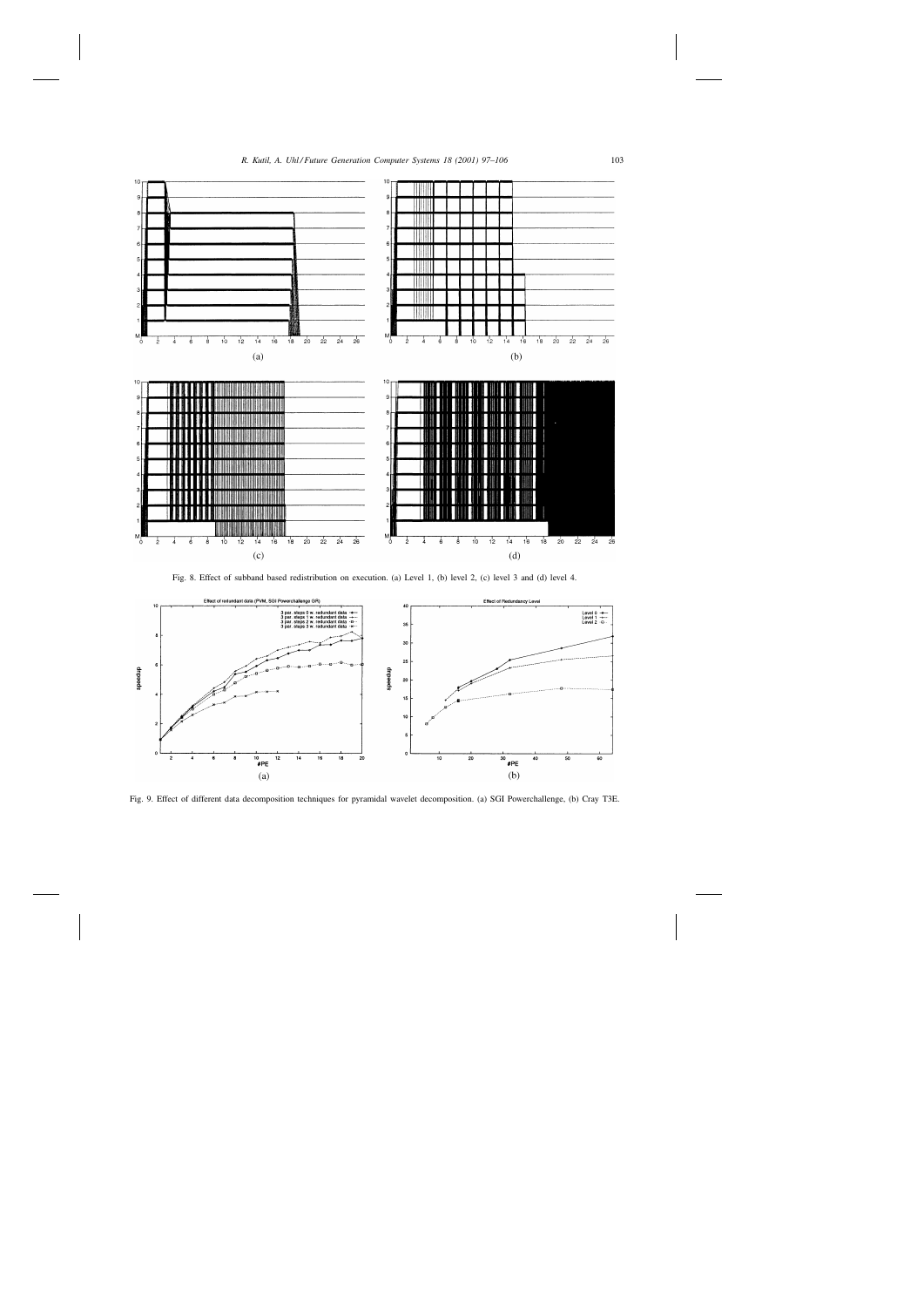

Fig. 10. Effect of different data decomposition techniques for wavelet packet decomposition. (a) SGI Powerchallenge, (b) Cray T3E.



Fig. 11. Message passing vs. data parallel.

# **5. Conclusion**

In this work, we have discussed several issues important for efficient wavelet packet best basis algorithms on parallel architectures. A localized decomposition strategy has been developed which can avoid the need for a second run of the algorithm in memory critical environments and corresponding load balancing problems. Additionally, the experiments show clearly that in contrast to the pyramidal wavelet transform the border data problem can be neglected. Furthermore, we have found that a subband based data redistribution is necessary to achieve satisfying speedup behaviour. The shared memory programming approach is not able to compete against the message passing implementation on a multiprocessor.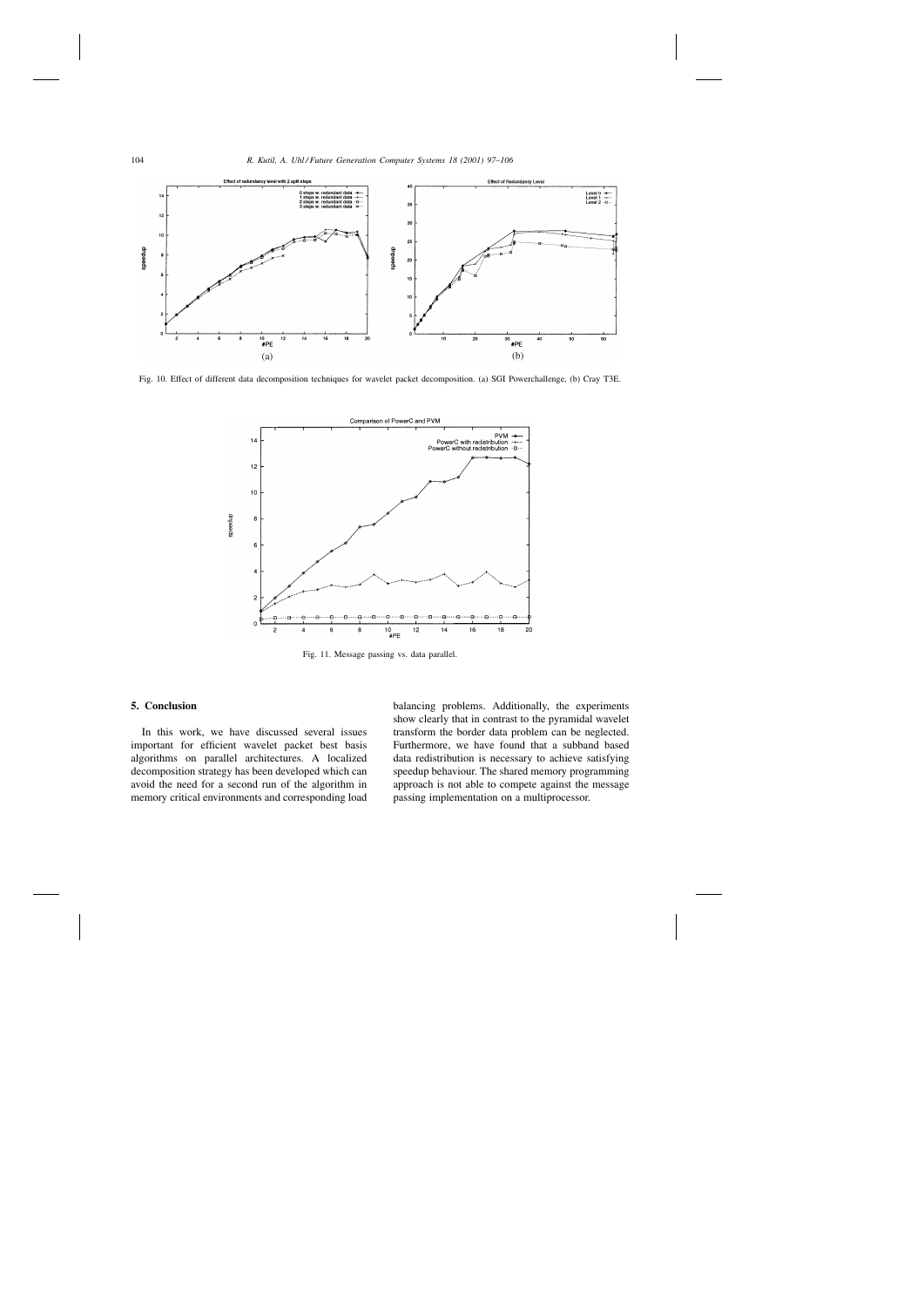## **Acknowledgements**

We want to thank the NIC Jülich for providing access to its Cray T3E systems. R. Kutil's work was partially supported by the Austrian Science Fund FWF, Project No. P11045-ÖMA.

# **References**

- [1] A. Bruckmann, Th. Schell, A. Uhl, Evolving subband structures for wavelet packet based image compression using genetic algorithms with non-additive cost functions, in: Proceedings of the International Conference on Wavelets and Multiscale Methods, IWC'98, Tangier, 1998, INRIA, Rocquencourt, April 1998, 4 pp.
- [2] S. Chawla, D.M. Healy, Fast parallel implementation of the wavelet-packet best-basis algorithm on the MP-2 for real-time MRI, in: A.F. Laine, M.A. Unser, A. Aldroubi (Eds.), Wavelet Applications in Signal and Imaging Processing IV, SPIE Proceedings, Vol. 2825, 1996, pp. 409–421.
- [3] C.H. Chu, Genetic algorithm search of multiresolution tree with applications in data compression, in: H.H. Szu (Ed.), Wavelet Applications, SPIE Proceedings, Vol. 2242, 1994, pp. 950–958.
- [4] R.R. Coifman, Y. Meyer, S. Quake, M.V. Wickerhauser, Signal processing and compression with wavelet packets, in: Y. Meyer, S. Roques (Eds.), Progress in Wavelet Analysis and Applications, Proceedings of the International Conference on Wavelets and Applications, Toulouse, 1992, Editions Frontières, Dreux, 1993, pp. 77–93.
- [5] R.R. Coifman, M.V. Wickerhauser, Entropy based methods for best basis selection, IEEE Trans. Inform. Theory 38 (2) (1992) 719–746.
- [6] S. Corsaro, L. D'Amore, A. Murli, On the parallel implementation of the fast wavelet packet transform on MIMD distributed memory environments, in: P. Zinterhof, M. Vajtersic, A. Uhl (Eds.), Parallel computation, Proceedings of ACPC'99, Lecture Notes on Computer Science, Vol. 1557, Springer, Berlin, 1999, pp. 357– 366.
- [7] M. Feil, A. Uhl, Wavelet packet decomposition and best basis selection on massively parallel SIMD arrays, in: Proceedings of the International Conference on Wavelets and Multiscale Methods, IWC'98, Tangier, INRIA, Rocquencourt, April 1998, 4 pp.
- [8] M. Feil, A. Uhl, Algorithms and programming paradigms for 2D wavelet packet decomposition on multicomputers and multiprocessors, in: P. Zinterhof, M. Vajtersic, A. Uhl (Eds.), Parallel computation, Proceedings of ACPC'99, Lecture Notes on Computer Science, Vol. 1557, Springer, Berlin, 1999. pp. 367–376.
- [9] M. Feil, A. Uhl, Real-time image analysis using wavelets: the "à trous" algorithm on MIMD architectures, in: D. Sinha (Ed.), Real-time Imaging IV, SPIE Proceedings, Vol. 3645, 1999, pp. 56–65.
- [10] E. Goirand, M.V. Wickerhauser, M. Farge, A parallel two-dimensional wavelet packet transform and some applications in computing and compression analysis, in: R. Motard, B. Joseph (Eds.), Applications of Wavelet Transforms in Chemical Engineering, Kluwer Academic Publishers, Dordrecht, 1995, pp. 275–319.
- [11] T. Hopper, Compression of gray-scale fingerprint images, in: H.H. Szu (Ed.), Wavelet Applications, SPIE Proceedings, Vol. 2242, 1994, pp. 180–187.
- [12] W.L. Hsu, H. Derin, Video compression using adaptive wavelet packets and DPCM, in: H.H. Li, S. Sun, H. Derin (Eds.), Video Data Compression for Multimedia Computing, Kluwer Academic Publishers, Dordrecht, 1997, pp. 55–94.
- [13] A. Laine, J. Fan, Texture classification by wavelet packet signatures, IEEE Trans. Pattern Anal. Machine Intell. 11 (15) (1993) 1186–1191.
- [14] R.E. Learned, A.S. Willsky, A wavelet packet approach to transient signal classification, Appl. Comput. Harmonic Anal. 2 (1995) 265–278.
- [15] A.R. Lindsey, J.C. Dill, Digital transceiver implementation for wavelet packet modulation, in: H.H. Szu (Ed.), Wavelet Applications V, SPIE Proceedings, Vol. 3391, 1998, pp. 255–264.
- [16] L. Bacchelli Montefusco, Semi-orthogonal wavelet packet bases for parallel least-squares approximation, J. Comput. Appl. Math. 73 (1996) 191–208.
- [17] K. Ramchandran, M. Vetterli, Best wavelet packet bases in a rate-distortion sense, IEEE Trans. Image Process. 2 (2) (1993) 160–175.
- [18] N. Saito, R.R. Coifman, Local discriminant bases, in: A.F. Laine, M.A. Unser (Eds.), Wavelet Applications in Signal and Image Processing II, SPIE Proceedings, Vol. 2303, 1994, pp. 2–14.
- [19] S. Sullivan, Vector and parallel implementations of the wavelet transform, Technical Report, Center for Supercomputing Research and Development, University of Illinois, Urbana, IL, 1991.
- [20] C. Taswell, Satisficing search algorithms for selecting near-best bases in adaptive tree-structured wavelet transforms, IEEE Trans. Signal Process. 44 (10) (1996) 2423–2438.
- [21] A. Uhl, Adapted wavelet analysis on moderate parallel distributed memory MIMD architectures, in: A. Ferreira, J. Rolim (Eds.), Parallel Algorithms for Irregularly Structured Problems, Lecture Notes in Computer Science, Vol. 980, Springer, Berlin, 1995, pp. 275–284.
- [22] A. Uhl, Wavelet packet best basis selection on moderate parallel MIMD architectures, Parallel Comput. 22 (1) (1996) 149–158.
- [23] J. Wang, H.K. Huang, Medical image compression by using three-dimensional wavelet transformation, IEEE Trans. Medical Imaging 15 (4) (1996) 547–554.
- [24] M.V. Wickerhauser, Adapted Wavelet Analysis from Theory to Software, A.K. Peters, Wellesley, MA, 1994.
- [25] M.-L. Woo, Parallel discrete wavelet transform on the Paragon MIMD machine, in: R.S. Schreiber, et al. (Ed.), Proceedings